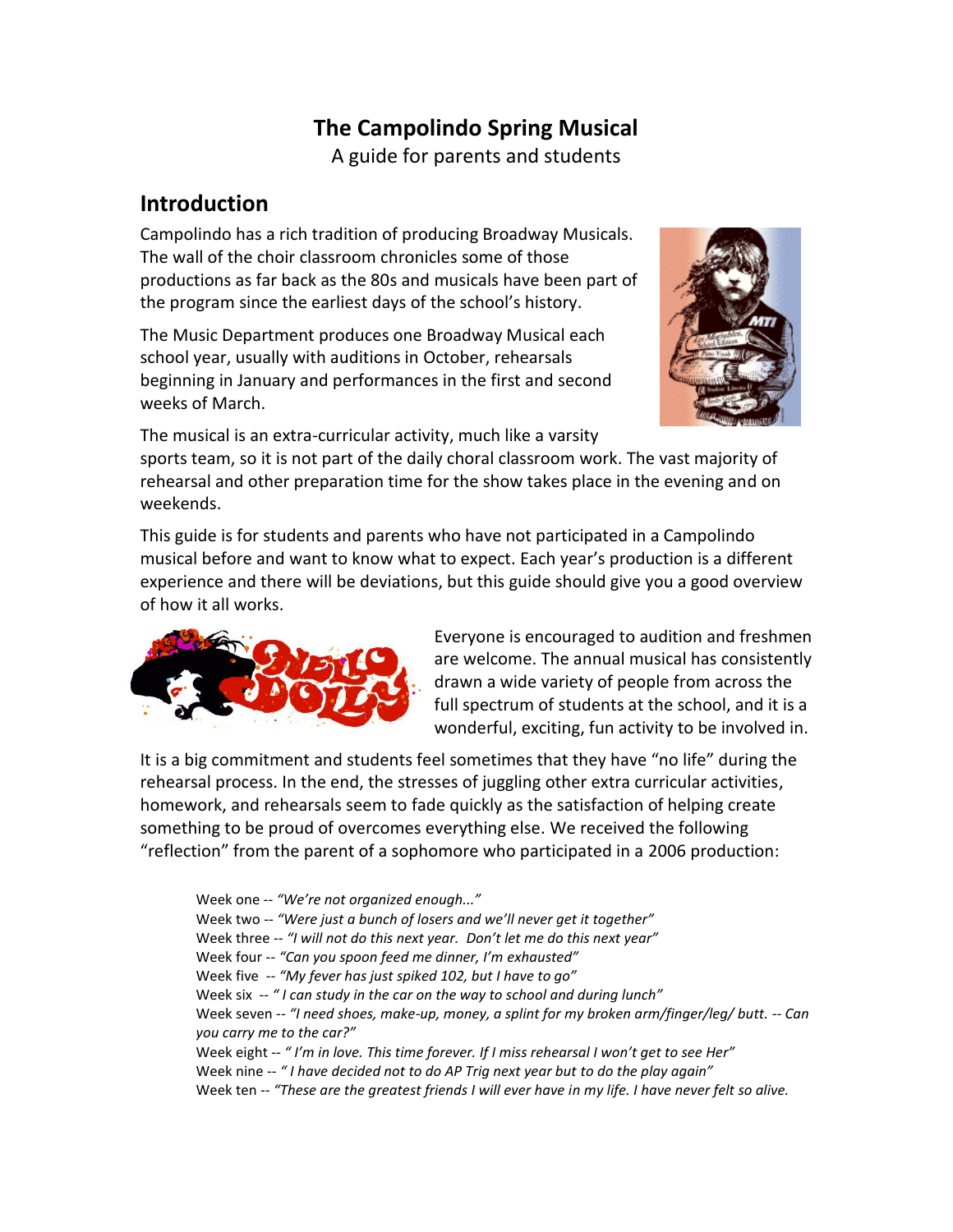*Music is my life͟* Closing night -- "Thank you for this school, Mom"

## **Why a Musical?**

The Campolindo Broadway Musical is produced by the Choral Music Department with the cooperation and assistance of the Instrumental Music Department. The primary purpose is to provide music students in both departments with an opportunity to learn about American Musical Theater and use the skills they have learned in choir, band and orchestra in a different form.

A musical brings together all of the arts in one comprehensive program. Music, dance and acting introduce basic performing arts. Rehearsing and performing dialogue develops language skills and bolsters confidence in public speaking situations. Sets, costumes and props integrate the visual arts, and lighting. Sound and special effects explore the use of technology.



A musical production is a large, complex team: everyone's contribution is important to the production. Collaboration and community are crucial to the success of the show.

Success on stage requires active listening and great patience. Actors learn to take positive risks and conquer fears while building self-confidence. Everyone receives a ͞real-time͟ assessment of their efforts in the form of applause and approbation from the audiences they entertain, which is a powerful validation of the work they put into each show.

The mission statement adopted and sustained by the Artistic Staff since 2004 is:

*͞To provide an opportunity for as many genuinely interested Campolindo music students as practical to participate in, learn from, and enjoy a high quality Broadway musical production. The goal of the staff is to achieve a high level of excellence in the public performances by setting high standards, clearly defining expectations, encouraging every participant to fulfill his or her own potential and by maintaining a supportive, educational and productive rehearsal environment. The staff will demonstrate the value of professionalism, personal commitment, preparation, attention to detail, enthusiasm and respect for the art in all of its interactions with the cast͕ orchestra and crew͘͟*

To this end, our philosophy has been to provide the framework for a production by hiring a professional artistic and technical staff and tapping the enthusiasm and skills of parents and community members to create sets, props and costumes. This allows students to put all of their efforts into their performances, and creates a fitting showcase for their talents.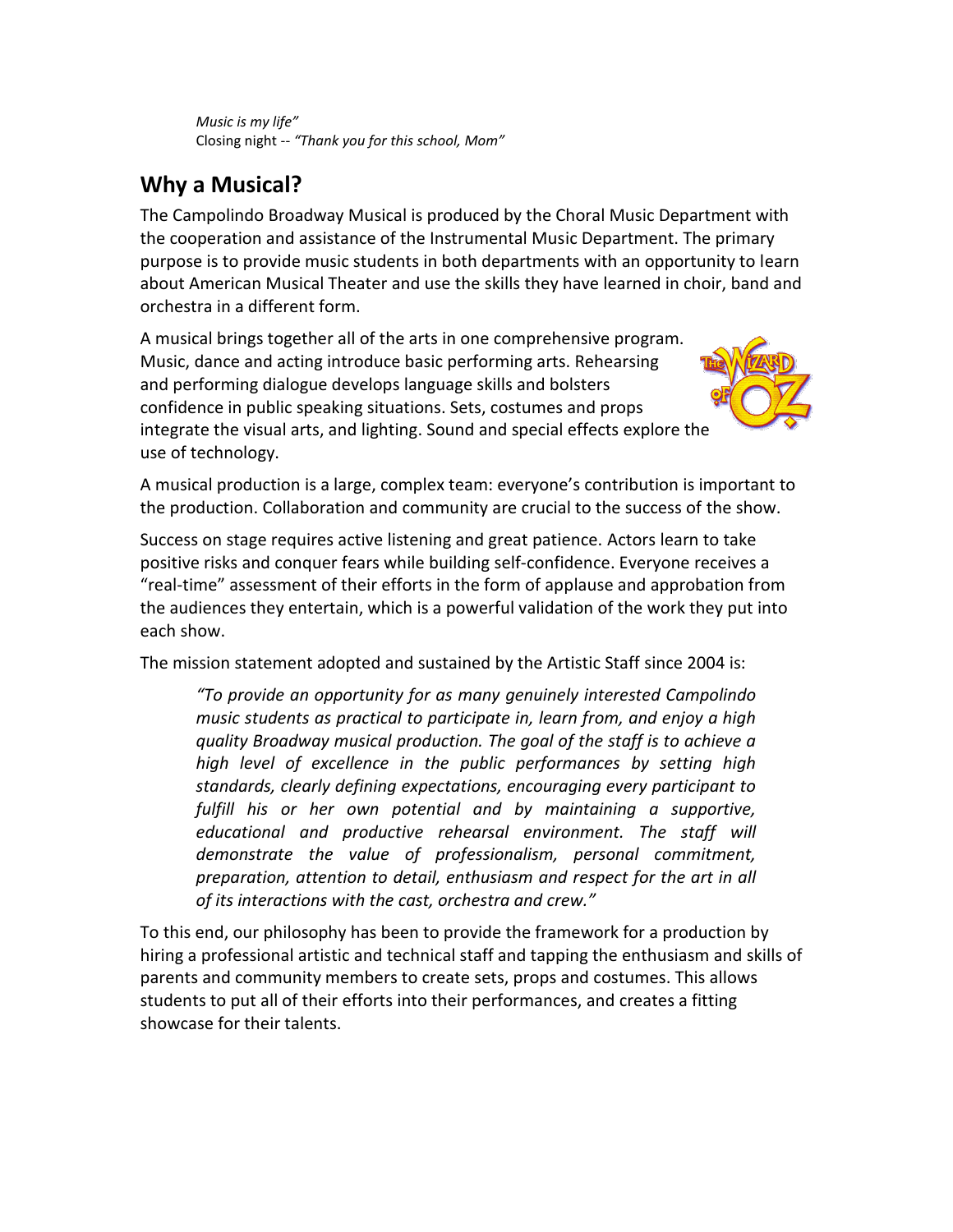#### **21 YEARS OF CAMPOLINDO MUSICALS**

- 2020 *Titanic, the Musical*
- 2019 *The Phantom of the Opera*
- 2018 *The Addams Family*
- 2017 *Beauty and the Beast*
- 2016 *West Side Story*
- 2015 *Les Misérables*
- 2014 *Urinetown, the Musical*
- 2013 *Legally Blonde, the Musical*
- 2012 *Guys and Dolls*
- 2011 *Fiddler on the Roof*
- 2010 *Titanic, the Musical*
- 2009 *Beauty and the Beast*
- 2008 *Oklahoma!*
- 2007 *Hello Dolly!*
- 2006 *The Wizard of Oz*
- 2005 *My Favorite Year*
- 2004 *Les Misérables*
- 2003 *Bye Bye Birdie*
- 2002 *Guys and Dolls*
- 2001 *The Music Man*
- 2000 *Anything Goes*
- 1999 *The Pajama Game*

#### **Artistic & Production Staff for 2020**

- **Producer & Music Director Mark Roberts**
- Artistic and Stage Director David Pinkham
- Technical Director Eric Andresen
- Choreographer Renee DeWeese
- Vocal Music Coach Grace Chaffee
- Sound Designer Ross Williams
- **Lighting Designer** Lyle Barrere
- **Production Manager Eric Andresen**
- **Who is Eligible?**

Students who take one or more choir classes at Campolindo are eligible to audition for a place in the cast. Students who take one or more instrumental music classes at Campolindo may be invited to join the pit orchestra.

We expect students to follow all of the rules and policies of Campolindo High School and of the Choral and Instrumental Music departments. Students who are on academic probation







The **PHANTOM** of the

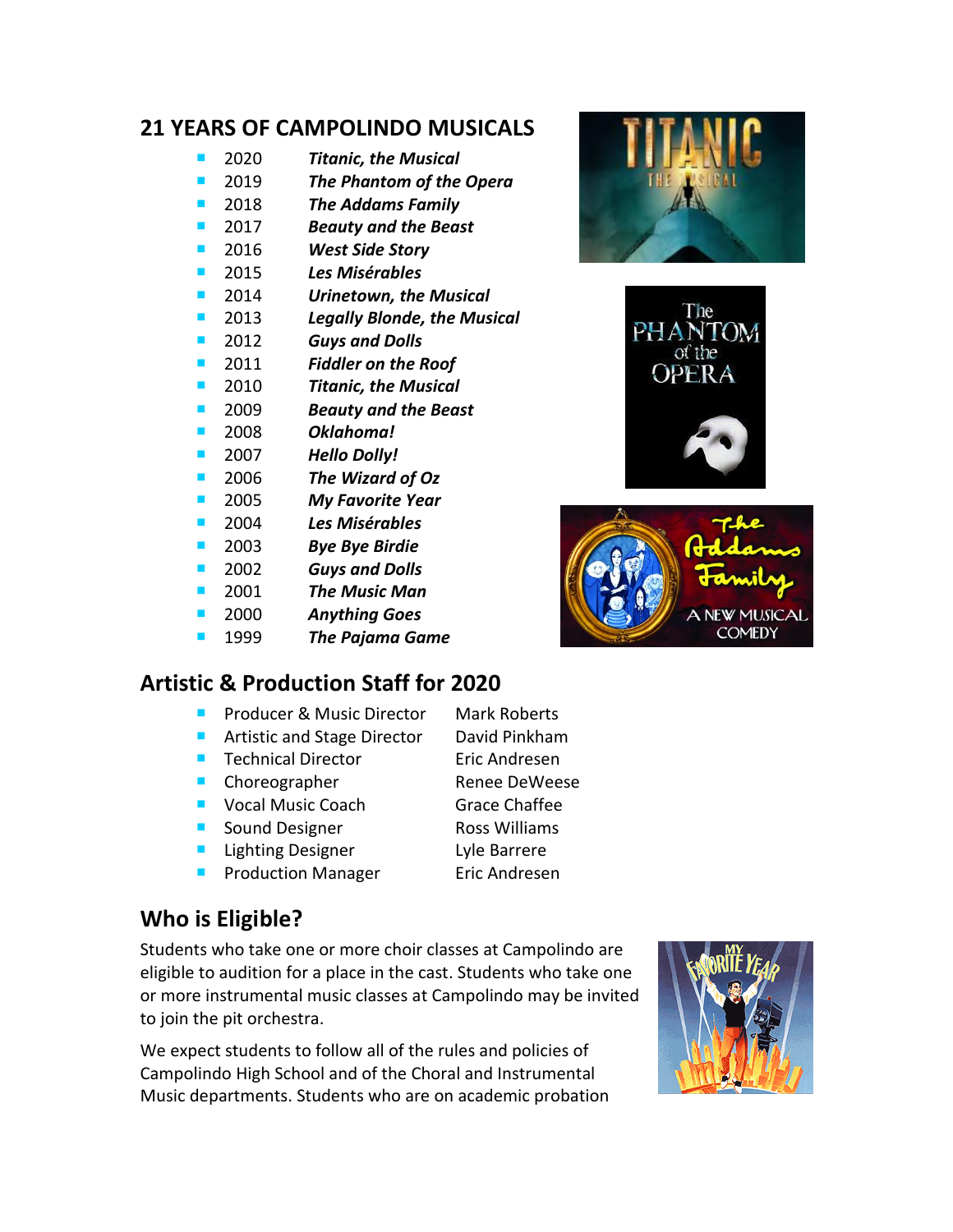may not participate.

### **Auditions**

The Producer and Stage Director usually pick the show for the upcoming school year some time in the spring or summer after the current year's show has closed. The decision on which show to produce is based on a number of factors: cost, size of the cast and number of roles, availability (the performance rights to some shows are restricted), compatibility with the casting pool, type of material, similarity with recent productions, what other schools and theaters are planning to produce in the area, complexity of the score, sets and costume requirements and so on. Once we have acquired the right, we announce the show along with dates for auditions.

Casting is by audition only, so anyone interested in being in the show will need to prepare an audition. We usually hold auditions in October and students wishing to audition will sign up for a time slot on line (we announce details in class).

Auditioning is a two-step process. The first is a "general audition" during which everyone sings a portion of a song of their choice from memory and may be asked to perform a short dance combination that we teach at the audition (the dance requirements will be included in the audition announcement). The general auditions take place in groups of 15-20 and take about an hour for each group.

Students each prepare and memorize a short song for auditions. Freshmen may select a song of their own choice or take advantage of the default audition song taught at school by the Music Director specifically for this purpose.



Each candidate sings solo in front of an audition panel that consists of Musical Director(s), Stage Director and other members of the artistic staff. We provide an accompanist who will sight-read the music the student has selected. Songs can be from any source, but we recommend that you pick one from a Broadway show. Contemporary "pop" songs do not usually make good audition songs. Singing a cappella (without accompaniment) is not desirable.



Students should pick a song that shows off their vocal talents and might suggest the type of character they are interested in playing in the show. Freshmen (only) may sing the default audition song or pick one of their own choice. It is not desirable to sing songs from the show itself. (In other words, you wouldn't sing *I am Sixteen Going on* 

*Seventeen* if you were auditioning for *The Sound of Music*.) It is important to keep the song short (about 16 bars) and cutting a song down for the purposes of audition is standard procedure. Students should pick portions of the song that show off their talent to best advantage. They should bring sheet music has been marked with any cuts in a loose-leaf binder for the accompanist. (Do not bring music on loose sheets or in a bound songbook... both are too difficult to manage.)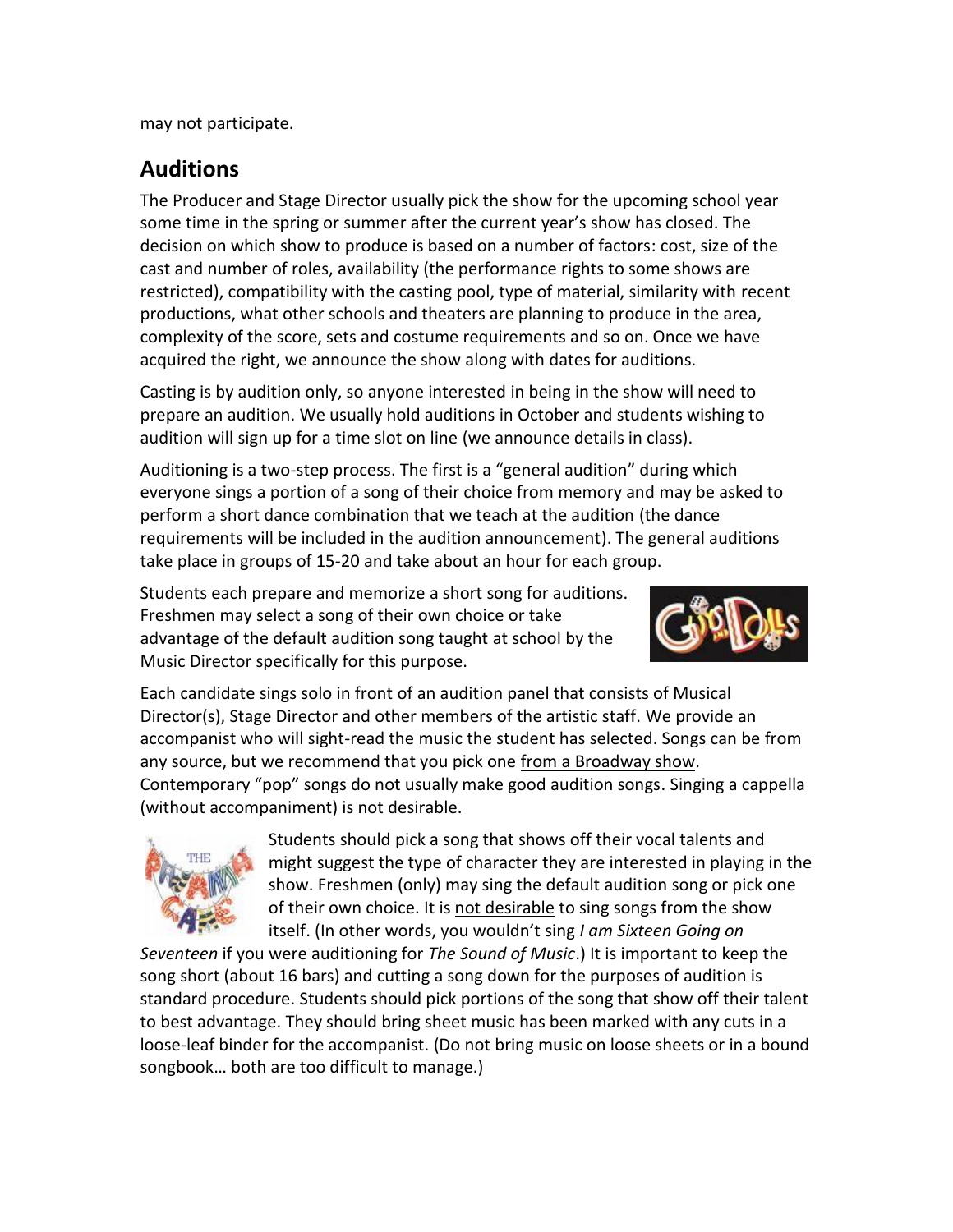The panel will make a quick assessment of vocal quality including pitch, volume, tone and musicality. Further, they will be interested in appearance, stage presence, confidence, diction, preparation, attitude and enthusiasm.

After everyone in the group has sung, the choreographer may (if applicable) teach everyone in the group a short series of dance combinations that are related to movement he or she expects to use in the show. After everyone has had a chance to learn the combinations, the panel will watch groups of 3 or 4 perform the combinations as best they can so as to make an assessment of each student's aptitude for dance. (Dance auditions for everyone do not happen for every show).



We usually audition about 120 people in the first round over

several days – with daytime and nighttime slots available. At the conclusion of the general auditions, the panel selects those they think should be in the Ensemble and those who should be seen again in a "callback".

The second step in the process is a callback audition. Those called back are the people who the panel would like to look at more closely for one or more specific roles.

Callbacks are usually several days (sometimes as long as a week) after the general auditions are finished.

The callback announcement lists the roles for which each person called will sing and read. We usually provide an informal evening workshop for those called back so that they have an opportunity to learn and practice the music before the night of the callback itself.

At the callback, students sing portions of songs from the score of the show. It is permissible to read the music and lyrics from the sheet music we provide at the callback. Depending on the show, candidates may also read one or more scenes from the script, taking on the role of one or more characters from the show in various combinations with other actors.

#### *Tips for a Successful Audition*



**Learn about the show**, its style, and what types of characters it requires.

Work with the choral director, stage director or a voice teacher to select an appropriate song. Find examples of most Broadway music on YouTube, Apple Music or Spotify. Purchase inexpensive and customizable sheet music from MusicNotes.com and similar sources.

**Choose a song early** (during the summer.) Memorize your song and work on it with an accompanist. Use whatever resources are available to you in the form of vocal coaching to assist you in preparing your audition.

We recommend NOT using songs of these types for auditions: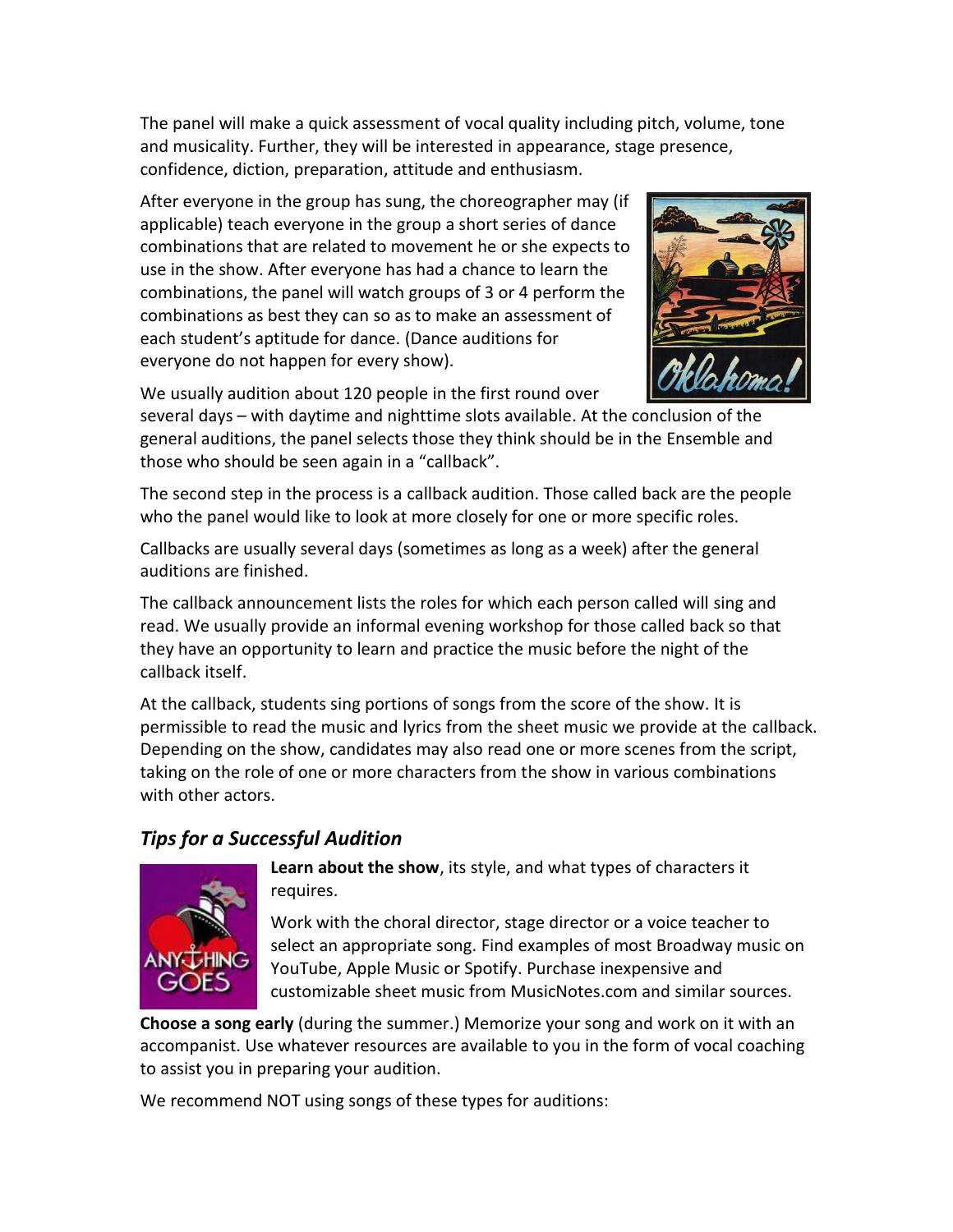- $\blacksquare$  Pop songs from sources other than musicals
- Rock songs (unless it's a "rock" musical)
- Songs from shows that are currently running on Broadway
- Songs from the show itself

**Prepare & practice**. Most "cuts" happen because the person was unprepared or didn't show up.

**Dress appropriately** – a costume is not necessary or desirable, but wearing something that is flattering and shows some forethought is important. An audition is like a job interview. Anything you can do to enhance the impression that the audition panel has of you is to your advantage. **Jackets, ties, formal wear, is NOT necessary**.

Show your **confidence** by walking and talking decisively.

**Smile**, speak up and look directly at people who ask you questions.

**Introduce yourself** and tell the panel what song you will sing, who wrote it and where it comes from – how you do this is an indication of your ability to be heard and understood.

## **Casting**

We cast people who we think can best fill the roles available in the show based primarily on auditions and callbacks. We do take into account what an individual has done in previous shows, so how someone performs as a member of the Ensemble this year can certainly affect our casting decisions in the following year. However, previous performances are NO SUBSTITUTE for a good audition. Giving a good audition is the first hurdle to overcome. Factors that go into the decision include what songs the character will have to sing, what the character looks and acts like, the age of the character and other demands of the role. Even though we try to pick shows that have a number of roles and a large Ensemble, we usually have many more talented people who "deserve" to get a role than we have roles to offer. The ultimate goal of casting is to create the best show we can produce with the available talent. Simply being an upper classman or having had a lead role in a previous production does not entitle someone to a specific role in the current show.



Juniors and Seniors usually have more mature voices and will have had experience as Ensemble members in several previous shows, but here is no rule that says that a sophomore or freshman cannot have a Principal role in the production. In recent years, several younger students have successfully carried key Principal roles.

Everyone is encouraged to audition and the sooner you get some Ensemble experience, the more likely you are to earn a role in a future production.

We double-cast most of the Principal roles for a number of reasons. First, it gives more people a chance at Principal and supporting roles. Second, it allows for some flexibility in cases of absence, illness and injury. Third,

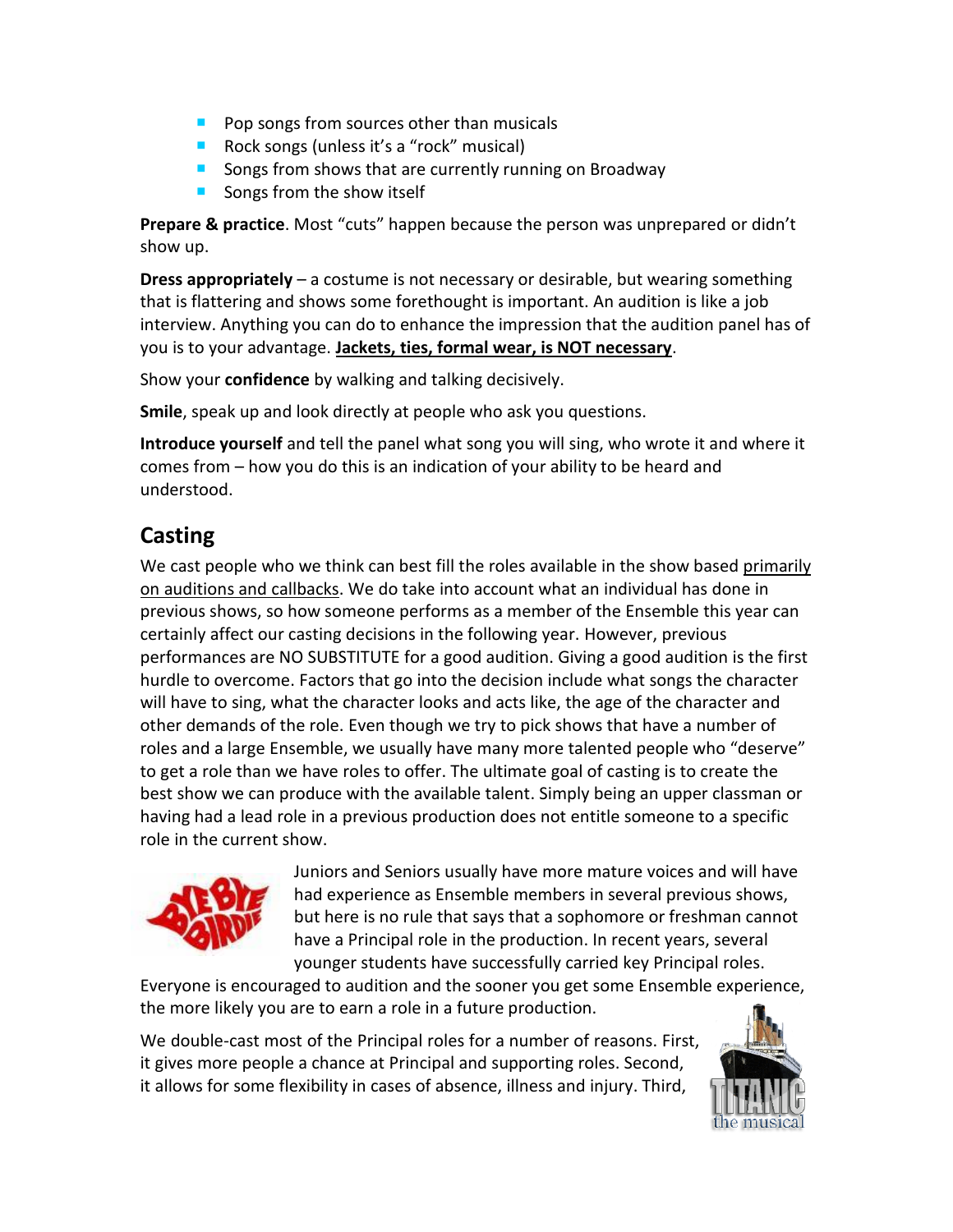people sharing a role learn a lot from seeing each other rehearse and perform the role.

All members of the cast perform in all shows... a Principal cast member will usually be cast in the Ensemble of the other cast. Ensemble members may have differing Ensemble roles in each cast.

Casting takes several days to complete, and we post a list of Principal, Supporting and Ensemble cast members as soon as possible.

## **Rehearsal**

Being in the show is a big commitment of time and energy. There are inevitably conflicts with other activities and we understand that no one will be able to make every single rehearsal. We ask that cast members not put musical rehearsal at the bottom of their priority list, though, and that they be willing to give up or re-schedule some of their other meetings, practices and activities. We find that most students are able to successfully balance musical rehearsal along with their many other activities, including sports and academics.

Regular rehearsals begin in January, usually the first day after winter break. Over a



period of about 10 weeks, there are 38-40 available rehearsal days, including technical and dress rehearsals. Most rehearsals are weeknights from 6 pm to 9 pm, although there will be several Saturday rehearsals and Choreography rehearsals for dancers may be on Sunday. We do not rehearse on school holidays and long weekends.

We call actors for rehearsal based on the needs of the specific scene(s) we are rehearsing on a given night. We

have separate staging, dance, and music rehearsals, and there are often multiple rehearsals of different types going at the same time. We schedule very carefully so that we can to avoid having people called for rehearsal who then have to sit and do nothing. We communicate only by way of VSM, an on-line scheduling tool that shows each actor's individual rehearsal schedule and can send update messages to each actor's cell phone. Despite our best efforts, the rehearsal process is always in flux and the schedule changes often, sometimes daily. It is the actor's responsibility to stay up to date.

An "average" Ensemble member should expect to have about 85 hours of scheduled rehearsal between January and opening night in mid-March. Members of the dance corps might rehearse about 100 hours. Principal actors may have as many as 125 hours of scheduled rehearsal time.

At the end of February, we are usually beginning to "run through" longer and longer portions of the show, so the Ensemble is called for longer periods of time, some of which will be "dead" time. Run-throughs are attempts to put all of the pieces of a show together to tell a cohesive story. Dialog, dance, transitional music, and props come into play, and the show starts to take shape. As we get into run-throughs, cast members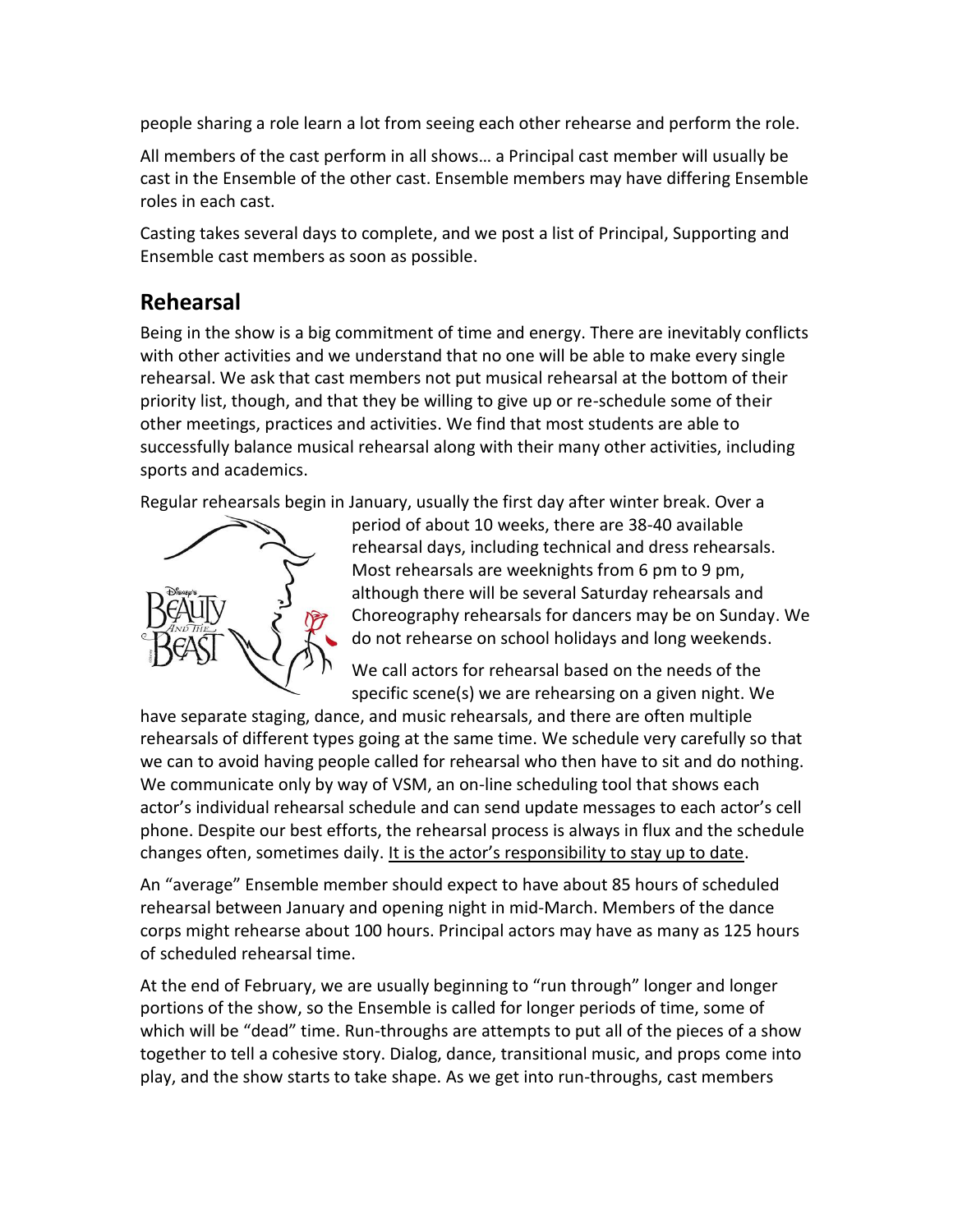should bring homework or other activities with which to occupy themselves during their time off stage.

Tech Week includes two Sitzprobe rehearsals-the first opportunity for each cast to sing with the orchestra. During two all-day, all-cast technical rehearsals on the last Saturday and Sunday before opening, we rehearse with the set, add lights, microphones, makeup, costume, special effects and the orchestra. There is one dress rehearsal for each cast of Principals right before opening. Dress rehearsals include all of the technical elements of the show at "performance speed".

**Technical and dress rehearsals are "cannot miss" events**. Actors and families should plan accordingly.

## **Costumes, Hair, Makeup**

In keeping with the philosophy of creating a professional framework within which the actors can showcase their skills, we provide most of the costumes for the cast. There are certain items that we may ask cast members to supply themselves. These are usually basic things like shoes or a particular pair of pants or shirt. Dancers usually provide their own jazz pants, tights, shoes, depending on the show.

The costume designers work closely with the Stage Director to create the look of the production, and they will pull people out of rehearsal periodically for fittings.

Actors provide their own makeup, although the makeup team will help source individual kits (about \$20.00) and teach Ensemble members how to apply stage makeup. The makeup crew will apply specialized makup, including wigs, ageing and facial hair.



Actors do their own hair, for the most part, and the costume team will

assist in achieving certain styling depending on the character. The Stage Director may ask a cast member to do something specific with their hair (i.e. leave it long, grow it out, cut it, curl it and so on.) Those with plans to make a radical hairstyle or length change between casting and opening should check with the director first. Wigs are uncomfortable, don't look great and are best avoided when possible.

## **Sets**

A large group of volunteer parents and students is responsible for building and painting our extensive sets. Cast members are not required to help with sets (we would rather have you in rehearsal) but your help is always appreciated. Some cast members get an extra measure of satisfaction knowing that they helped create the look of the show. Set building begins the first Saturday after winter break and goes on every Saturday morning from 9 am until about 2 pm thereafter.

## **Crew**

For those who prefer not to perform, being a member of the stage crew is another way of participating in the show. Crewmembers learn how to operate follow spots in the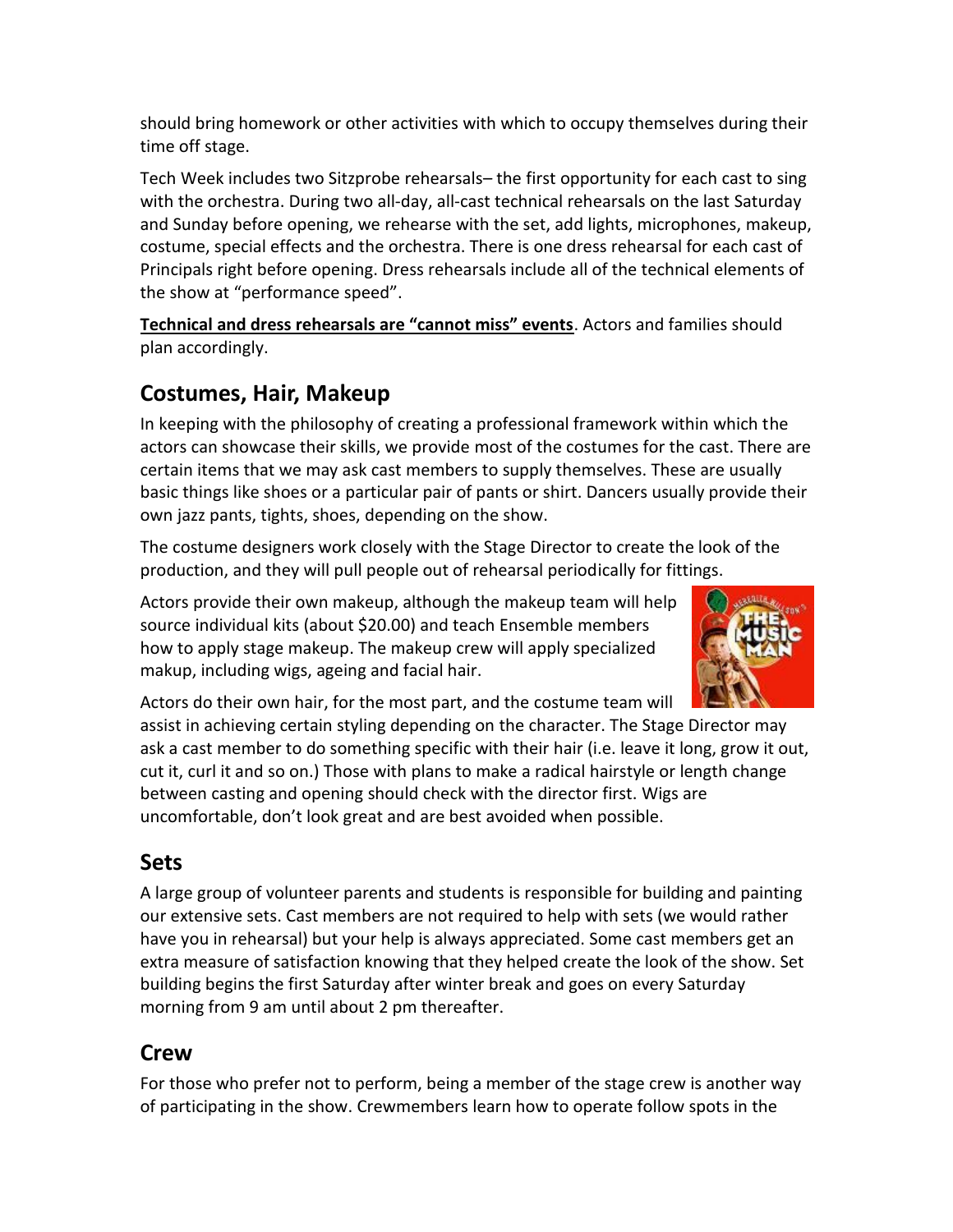catwalks and how to move the various set pieces around to create smooth scene shifts. Our Stage Manager will recruit the crew in January. The crew goes to work during "tech week<sup>"</sup> which includes the technical and dress rehearsals.

### **Performances**

We generally have eight public performances over two weekends. There is usually a Saturday & Sunday matinee on each weekend and a Friday and Saturday evening performance on each weekend as well. The two casts each perform four times on alternate dates, although every cast member, including Principals, performs in all shows, alternating roles as assigned. Most shows sell out, and we do not offer complimentary tickets to cast members. Ticket sales are the primary source of funding, and they pay for staff, costumes, props, sets, publicity and royalties.

### **Parents**

We depend on the parents of our cast members to help us create the quality shows that Campolindo is known for. We do ask for a participation donation for each performing cast member. Scholarships are available for those demonstrating a need. The revenues from the participation fee, a small amount from concessions, advertising in the program, and from ticket sales go to pay for:

- Royalties and rentals
- **Professional staff (Director, Choreographer, Vocal Coach, Lighting Designer,** Sound Designer)
- $\blacksquare$  Set building materials
- Costume materials & rentals
- Sound equipment
- **Props**
- **Publicity**
- $\blacksquare$  Food for technical rehearsals
- Maintenance and custodial fees for use of the facilities

Our productions are successful year after year because of the willingness of the parents to participate. Volunteer opportunities for parents abound and we count on significant help from every family:

- Set building
- Set painting
- **Props collection and management**
- **Costume design**
- **Costume sewing**
- **Dresser**
- **Wigs and Makeup**
- **Ushering**
- **Food management**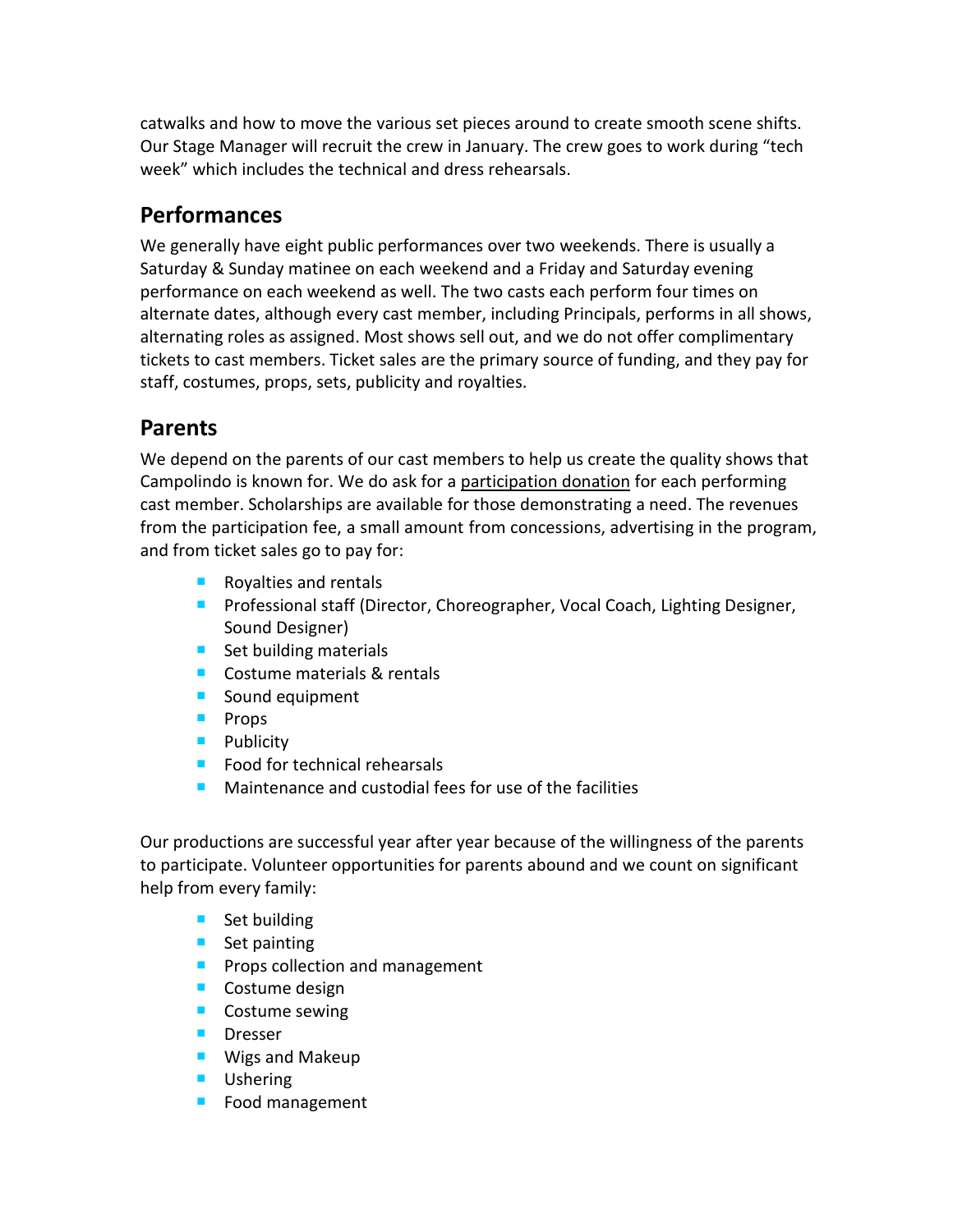- Concessions management
- **Publicity**
- **Ticketing**

We usually have a parents' meeting in October to answer questions about the show and solicit their help.

#### **Responsibilities**

#### **Campolindo Music Department**:

- **Direction, Instruction & Supervision**
- **Artistic Design**
- **Casting**
- Scripts and Music
- **Costumes**
- **Sets**
- **Properties**
- **Scheduling**
- **Equipment, Lighting, Sound & Facilities**
- **Publicity and Ticketing**
- $\blacksquare$  Funding

#### **Student Cast Members:**

- **Participation donation (partial funding)**
- **Availability for rehearsal & performances**
- **Personal stage makeup**
- Selected costume pieces
- $\blacksquare$  Encouraging ticket sales
- Set building and painting (optional)

#### **Parents of Cast Members:**

- Set Building help (with a volunteer Head Carpenter)
- **Painting help (with a volunteer Painting Foreperson)**
- Ushering help (with a volunteer House Manager)
- **Properties help (with a volunteer Props Master)**
- Costume & dressing help (with a volunteer Costume Designer)
- Concessions help (with a volunteer Concessions Manager)
- **Publicity help (with a volunteer Publicity Manager)**
- $\blacksquare$  Ticketing help (with a volunteer Ticketing Manager)
- Wigs and Makeup help (with a volunteer Wigs & Makeup Designer)
- **Stage Crew help (with a volunteer Stage Manager)**